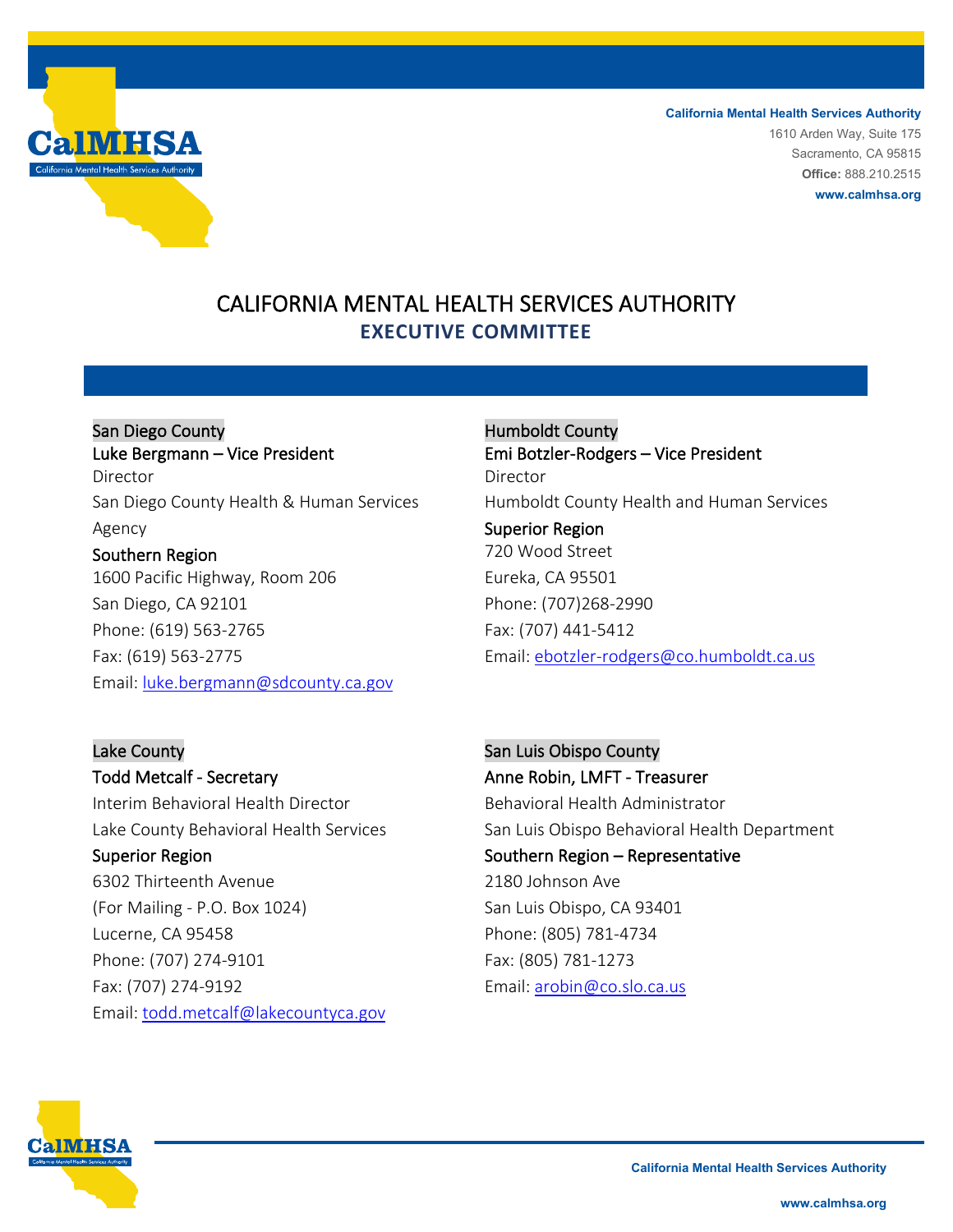

**California Mental Health Services Authority**

1610 Arden Way, Suite 175 Sacramento, CA 95815 **Office:** 888.210.2515 **www.calmhsa.org**

#### Past President VACANT

Title Department Address Line 1: Address Line 2: Phone: Fax: Email:

#### Bay Area Region – Representative County VACANT Title Department Address Line 1: Address Line 2: Phone: Fax: Email:

## CBHDA At-Large Member **County** VACANT

Title Department Address Line 1: Address Line 2: Phone: Fax: Email:

### Marin County

## Dr. Jei Africa, PsyD, MSCP, CATC-V

Director, Behavioral Health and Recovery Services Marin County Department of Mental Health and Human Services

#### Bay Area Region – Alternate

20 North San Pedro Road, Suite 2028 San Rafael, CA 94903 Phone: (415) 473-7595 Fax: (415) 473-7008 Email: [jafrica@marincounty.org](mailto:jafrica@marincounty.org)

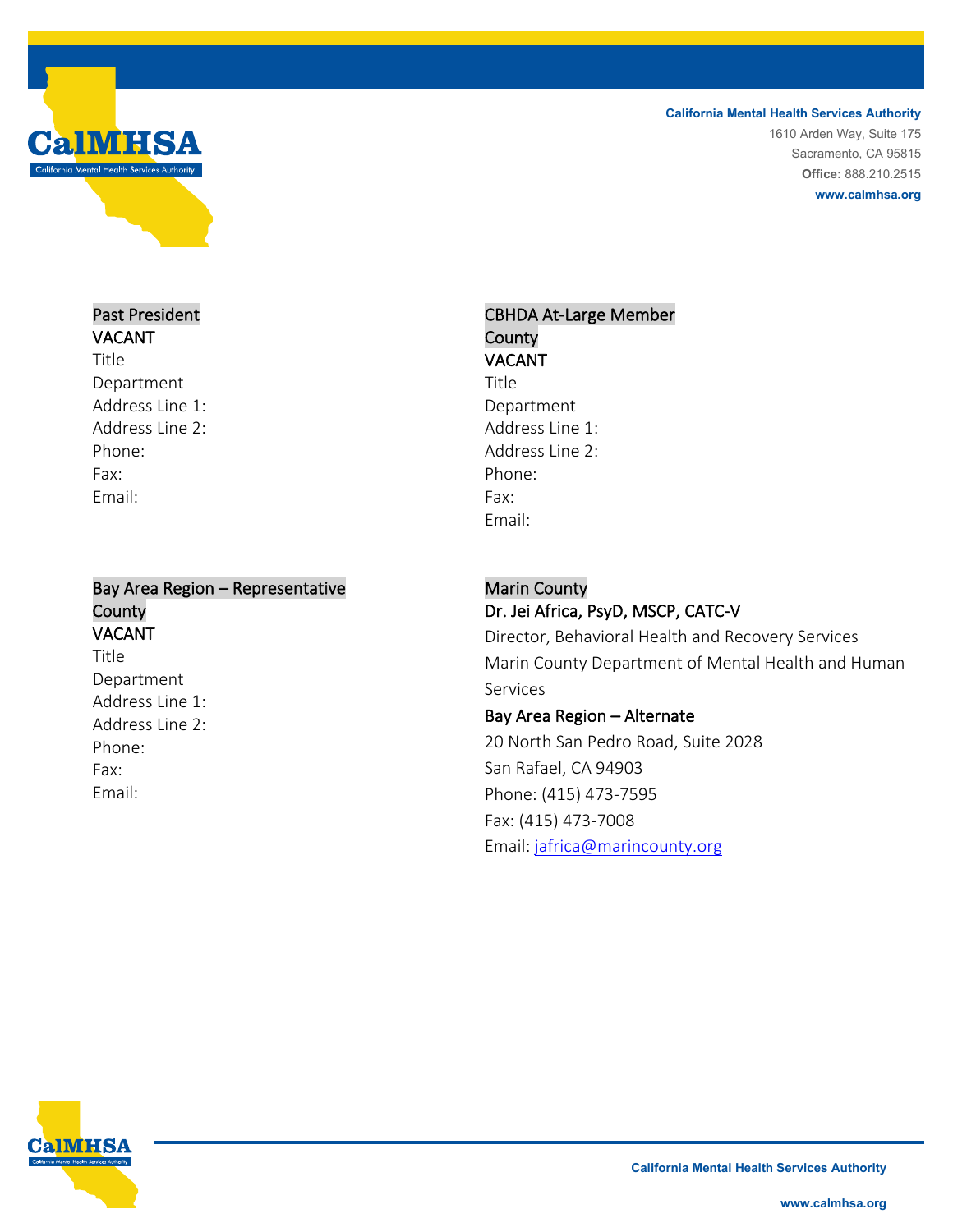**California Mental Health Services Authority** 1610 Arden Way, Suite 175 Sacramento, CA 95815

**Office:** 888.210.2515 **www.calmhsa.org**

Placer County Amy Ellis, MFT Director Placer County Adult System of Care Central Region – Representative 11512 B Avenue Auburn, CA 95603 Phone: (530) 889-7256 Fax: (530) 889-7275

Email: [arellis@placer.ca.gov](mailto:arellis@placer.ca.gov)

Los Angeles County Jonathan E. Sherin, MD, PhD Director Los Angeles County DMH Los Angeles Region – Representative 510 S. Vermont Avenue Los Angeles, CA 90020 Phone: (213) 738-4601 Fax: (213) 386-1297 Email: [jsherin@dmh.lacounty.gov](mailto:jsherin@dmh.lacounty.gov)

### Central Region - Alternate **County** VACANT

**Title** Department Address Line 1: Address Line 2: Phone: Fax: Email:

Los Angeles County Yvette Willock, LCSW, MA – Alternate Chief of Social Services, MH Los Angeles County DHM Los Angeles Region - Alternate 510 S. Vermont Avenue Los Angeles, CA 90020 Phone: (213) 351-1927 Fax: Email: [ywillock@dmh.lacounty.gov](mailto:ywillock@dmh.lacounty.gov)